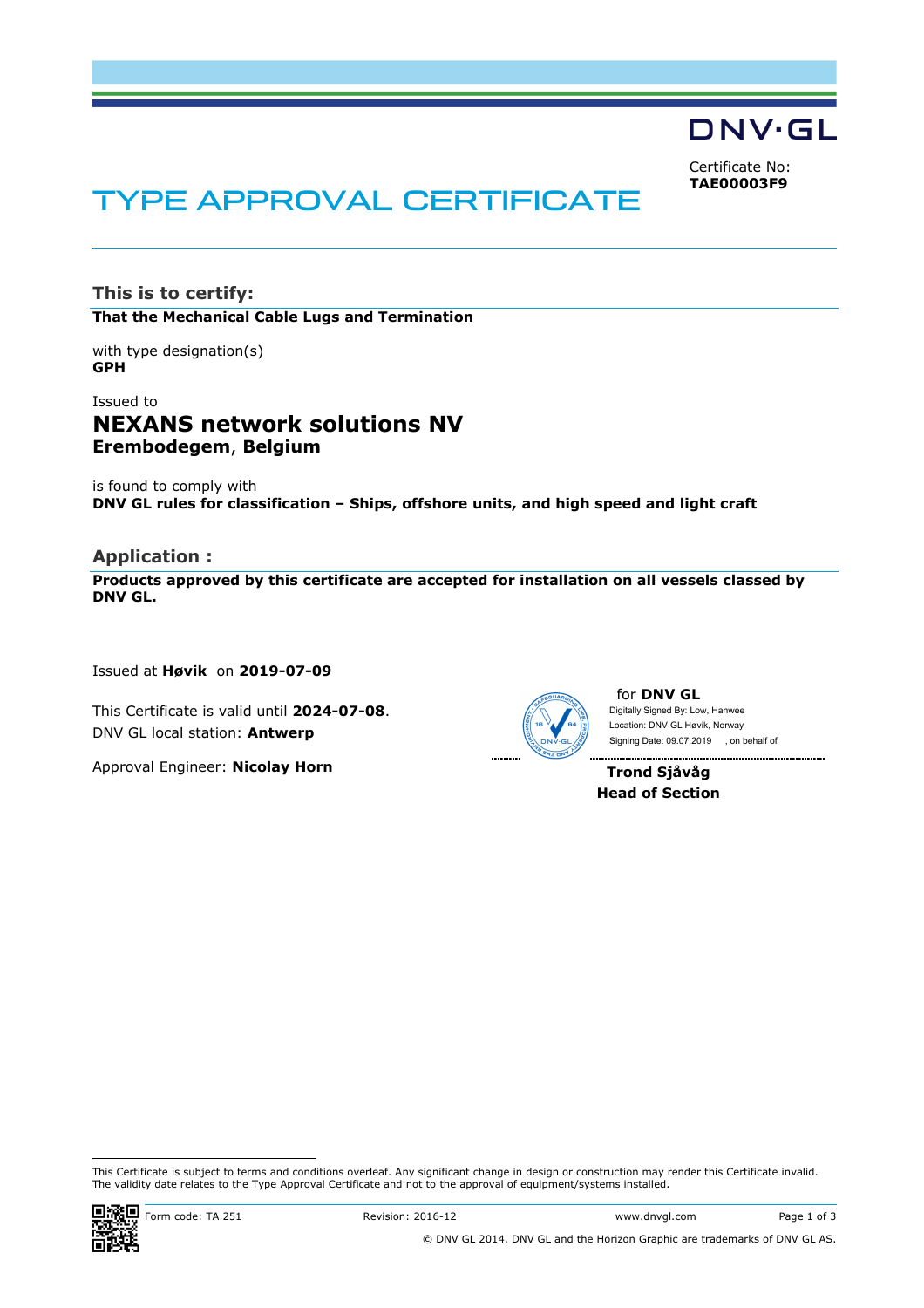Job Id: **262.1-028514-1** Certificate No: **TAE00003F9**

# **Name and place of manufacturer**

Nexans Power Accessories Germany GmbH 95028 Hof, GERMANY

### **Product description**

Low Voltage mechanical connector with sector chanel up to  $0.6/1$  (1.2) kV Type: GPH®

| Connector cat. no.*     |                 | Range CU** acc. To IEC 60228<br>$\text{ (mm}^2\text{)}$ | Dimentions<br>(mm) |     |    |      |
|-------------------------|-----------------|---------------------------------------------------------|--------------------|-----|----|------|
|                         | round<br>strand | sector<br>strand                                        | round<br>solid     |     | D  | d    |
| D1.5-16 SV(-T/-S)-V-K   | $1.5 - 16$      |                                                         | $1.5 - 16$         | 30  | 12 | 6.1  |
| $D1.5 - 16 SV(-T/-S)-V$ | $1.5 - 16$      |                                                         | $1.5 - 16$         | 30  | 12 | 6.1  |
| D1.5-35 SV(-T/-S)-V-K   | $1.5 - 35$      | 35                                                      | $1.5 - 35$         | 36  | 12 | 9.0  |
| D10-35 SV(-T/-S)-V-K    | $10 - 35$       | 35                                                      | $10 - 35$          | 36  | 12 | 9.0  |
| D25-50 SV(-T/-S)-V-K    | $25 - 50$       | $35 - 50$                                               | $25 - 35$          | 36  | 18 | 10.0 |
| D4-50 SV(-T/-S)-V-K     | $4 - 50$        | $35 - 50$                                               | $4 - 35$           | 36  | 18 | 10.0 |
| D16-95 SV(-T/-S)-V-K    | 16-95           | $35 - 95$                                               | $16 - 35$          | 55  | 25 | 14.0 |
| D25-150 SV(-T/-S)-V-K   | $25 - 125$      | 35-150                                                  | $16 - 35$          | 70  | 28 | 17.0 |
| D35-150 SV(-T/-S)-V-K   | 35-150          | $35 - 150$                                              | 35                 | 70  | 28 | 17.0 |
| D25-185 SV(-T/-S)-V-K   | 25-185          | $35 - 185$                                              | $25 - 35$          | 80  | 32 | 19.0 |
| D70-185 SV(-T/-S)-V-K   | 70-185          | 70-185                                                  |                    | 80  | 32 | 19.0 |
| D50-240 SV(-T/-S)-V-K   | 50-240          | 50-240                                                  |                    | 120 | 35 | 22.0 |
| D120-240 SV(-T/-S)-V-K  | 120-240         | 120-240                                                 |                    | 120 | 35 | 22.0 |
| D150-300 SV(-T/-S)-V-K  | 150-240         | 150-240                                                 |                    | 128 | 38 | 23.0 |

#### Low Voltage mechanical connector up to 0.6/1 (1.2) kV Type: GPH®

| Connector cat. no. $*$                    | Range CU** acc. To IEC 60228<br>(mm <sup>2</sup> ) |                  |                | <b>Dimentions</b><br>(mm) |    |      |  |
|-------------------------------------------|----------------------------------------------------|------------------|----------------|---------------------------|----|------|--|
|                                           |                                                    |                  |                | D                         |    |      |  |
|                                           | round<br>strand                                    | sector<br>strand | round<br>solid |                           |    | d    |  |
|                                           | $1.5 - 35$                                         | 35               | $1.5 - 35$     |                           |    | 9.0  |  |
| D <sub>1</sub> .5-35x8 SK-V-K             |                                                    |                  |                | 40                        | 16 |      |  |
| D1.5-35x10 SK-V-K                         | $1.5 - 35$                                         | 35               | $1.5 - 35$     | 40                        | 16 | 9.0  |  |
| D10-35x8 SK-V-K                           | 10-35                                              | 35               | $10 - 35$      | 40                        | 16 | 9.0  |  |
| D10-35x10 SK-V-K                          | $10 - 35$                                          | 35               | $10 - 35$      | 40                        | 16 | 9.0  |  |
| D25-50x10 SK-V-K                          | $25 - 50$                                          | $35 - 50$        | $25 - 35$      | 40                        | 18 | 10.0 |  |
| D25-50x12 SK-V-K                          | $4 - 50$                                           | 35-50            | 25-35          | 40                        | 18 | 10.0 |  |
| D4-50x10 SK-V-K                           | $4 - 50$                                           | 35-50            | $4 - 50$       | 40                        | 18 | 10.0 |  |
| D4-50x12 SK-V-K                           | $4 - 50$                                           | 35-50            | 4-50           | 40                        | 18 | 10.0 |  |
| D16-95x10 SK-V-K                          | 16-95                                              | 35-95            | 16x35          | 52                        | 25 | 14.0 |  |
| D <sub>16</sub> -95x <sub>12</sub> SK-V-K | 16-95                                              | $35 - 95$        | 16x35          | 52                        | 25 | 14.0 |  |
| D25-150x12 SK-V-K                         | 25-150                                             | 35-150           | 16x35          | 60                        | 28 | 17.0 |  |
| D25-150x16 SK-V-K                         | 25-150                                             | 35-150           | 16x35          | 60                        | 28 | 17.0 |  |
| D35-150x12 SK-V-K                         | $35 - 150$                                         | 35-150           | 35             | 60                        | 28 | 17.0 |  |
| D35-150x16 SK-V-K                         | 35-150                                             | 35-150           | 35             | 60                        | 28 | 17.0 |  |
| D50-240x12 SK-V-K                         | 50-240                                             | 50-240           |                | 97                        | 35 | 22.0 |  |
| D50-240x16 SK-V-K                         | 50-240                                             | 50-240           |                | 97                        | 35 | 22.0 |  |
| D120-240x12 SK-V-K                        | 120-240                                            | 120-240          |                | 97                        | 35 | 22.0 |  |
| D120-240x16 SK-V-K                        | 120-240                                            | 120-240          |                | 97                        | 35 | 22.0 |  |
| D150-300x12 SK-V-K                        | 120-240                                            | 120-240          |                | 105                       | 38 | 23.0 |  |
| D150-300x16 SK-V-K                        | 120-240                                            | 120-240          |                | 105                       | 38 | 23.0 |  |

\* For details see manufacturer datasheet

\*\* For AL see manufacturer datasheet